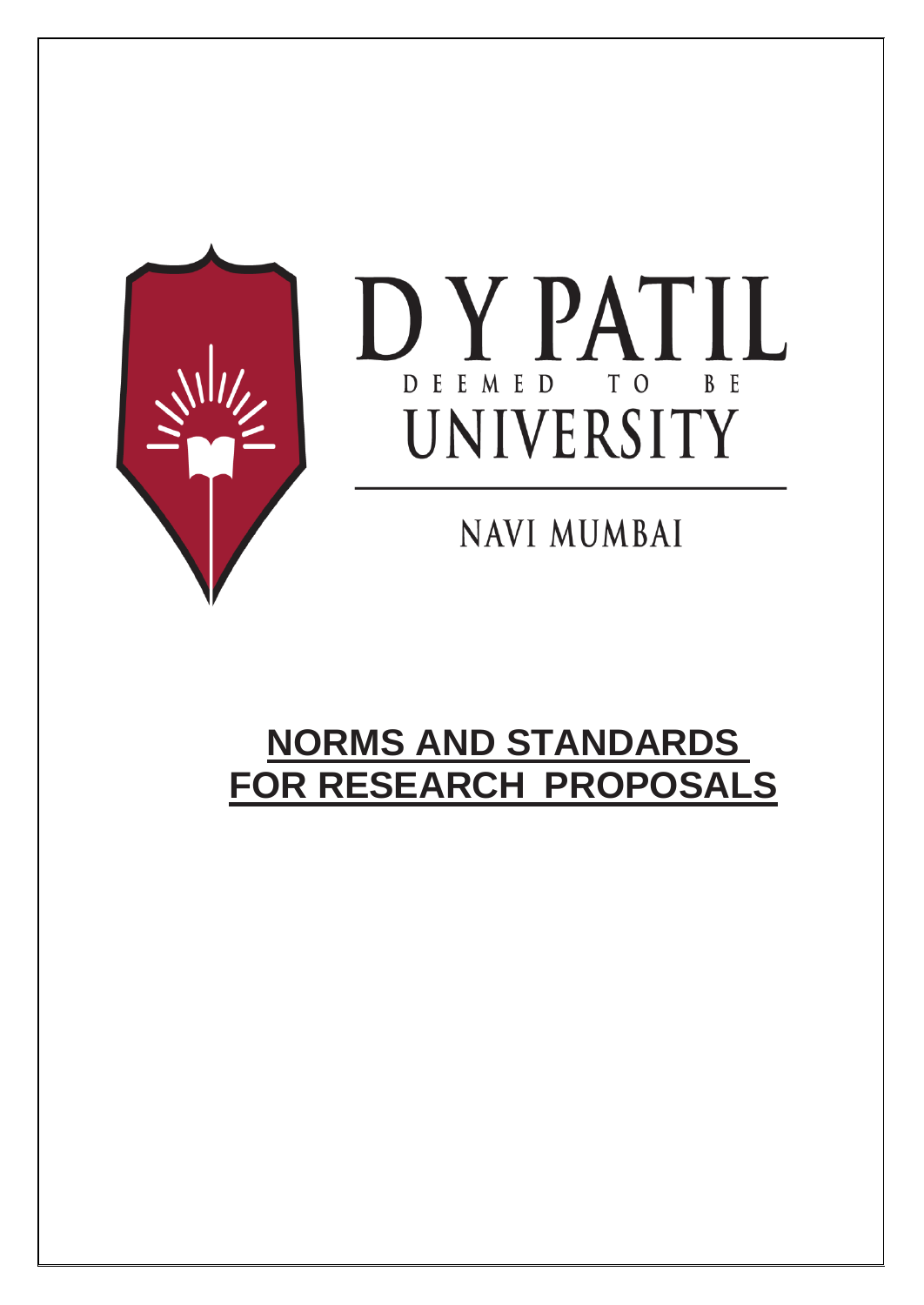

## **INTRODUCTION**

The Principal Investigator shall be responsible for all academic activities and he/she shall be expected to complete the project within the stipulated period.

The funds earmarked for the particular heads shall be utilized for that purposeonly. On receipt of approval letter, the Principal Investigator should inform the University of his/ her consent to undertake the project and send an Acceptance Letter **(Annexure-VI)**. The Principal Investigator shall send the Acceptance Letter within two weeks from the date of issue of approval letter, failing which the approval shall liable to be cancelled. All the assets generated out of the fund for the project including equipment, books and journals shall be the property of the host institution, but will be in charge of the Principal Investigator till the completion of the project. It may be retained in the laboratory of the investigator, but must be handed over to the college/institution in case of his/her leaving the college/institute.

The results of the study on the project supported by the University may be published by the Investigator/s. In all such cases, the investigator/s shall acknowledge the support received from the University.

(a) A spiral bound copy of the final report of work done on the project, in book form, along with a CD, shall be submitted to the University on completion of the research project.

(b) A copy of the "Final Report" of the work done may be kept in the Library of the

respective department and/or of the College/Institute.

The Principal Investigator shall submit six-monthly progress reports along with the statement of accounts **(Annexure-IV)** and utilization certificate **(Annexure-III)** at

the end of financial year for the release of the subsequent grant.



**REGISTRAR** D. Y. PATIL DEEMED TO BE UNIVERSITY NERUL, NAVI MUMBAI - 400706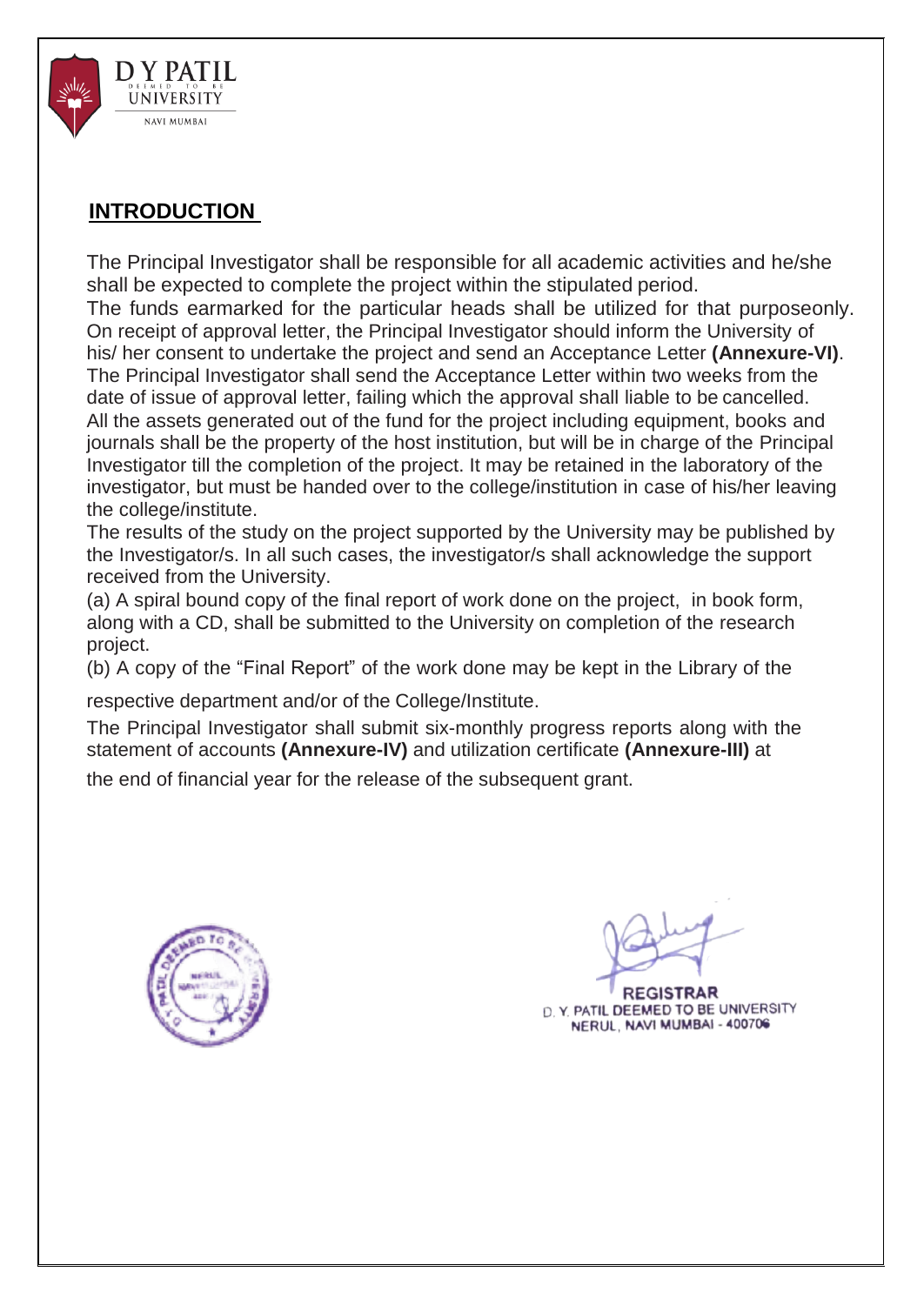|                  | <b>DY PATIL</b><br>$\overline{UNIVERSITY}$<br>NAVI MUMBAI<br><b>Annexure-I</b>                       |  |  |  |
|------------------|------------------------------------------------------------------------------------------------------|--|--|--|
|                  | D. Y. Patil Deemed to be University, Nerul,<br>Navi Mumbai.                                          |  |  |  |
|                  | <b>FORMAT FOR SUBMISSION OFPROPOSAL</b><br><b>FOR RESEARCH PROJECT</b>                               |  |  |  |
|                  | <u> PART – A</u>                                                                                     |  |  |  |
| 1.               | Broad Subject National Accounts and Accounts and Accounts and Accounts and Accounts and Accounts and |  |  |  |
| 2.               |                                                                                                      |  |  |  |
| 3.               | Principal Investigator                                                                               |  |  |  |
|                  |                                                                                                      |  |  |  |
|                  |                                                                                                      |  |  |  |
|                  | (iv) Qualification:                                                                                  |  |  |  |
|                  |                                                                                                      |  |  |  |
|                  | (vi) Address:                                                                                        |  |  |  |
|                  |                                                                                                      |  |  |  |
|                  |                                                                                                      |  |  |  |
|                  |                                                                                                      |  |  |  |
| $\overline{4}$ . | Co-investigator(s) (if any):                                                                         |  |  |  |
|                  | <b>REGISTRAR</b><br>D. Y. PATIL DEEMED TO BE UNIVERSITY<br>NERUL, NAVI MUMBAI - 400706               |  |  |  |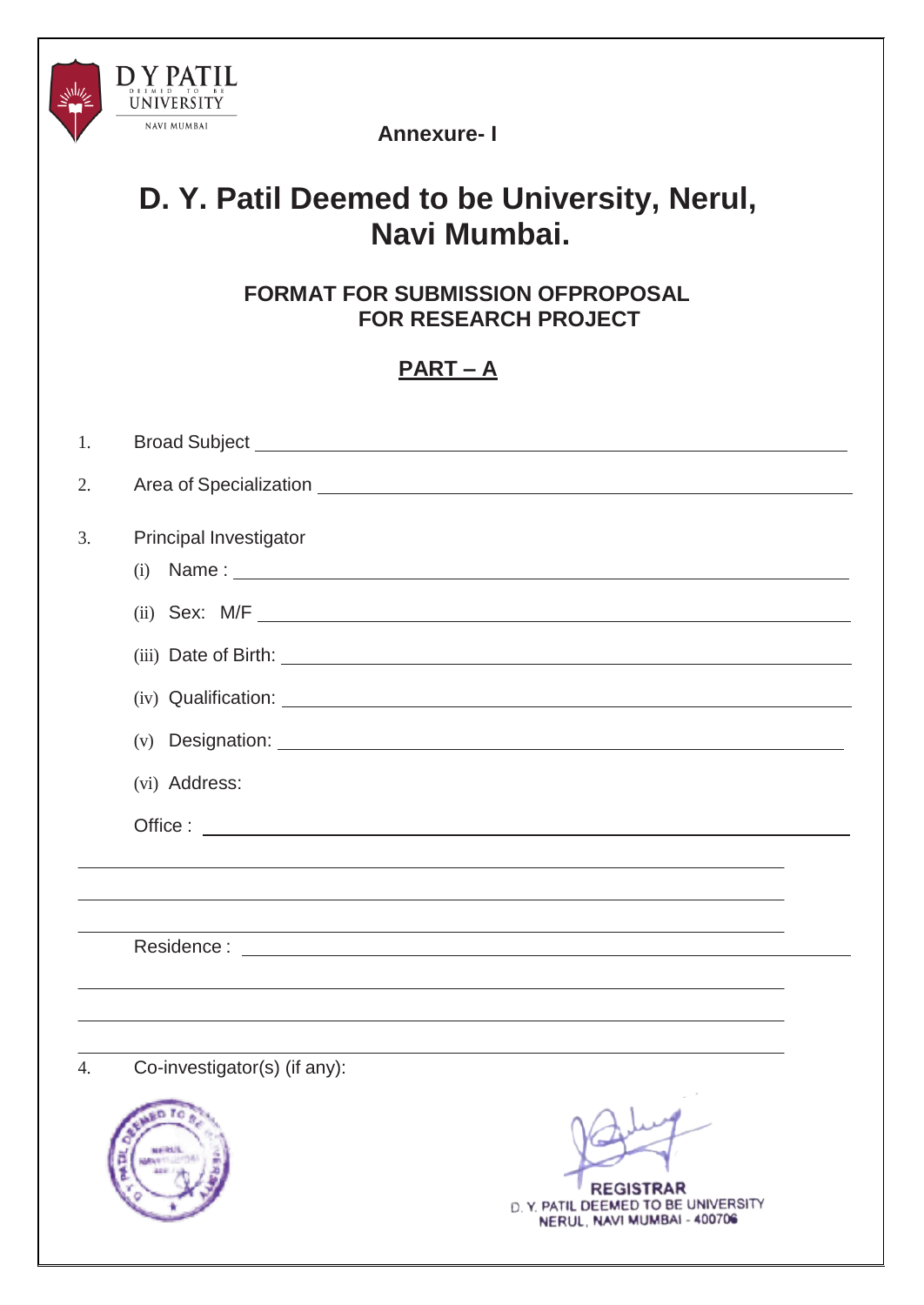| Y PATI.<br>UNIVERSITY<br>NAVI MUMBAI                                                                                                                                                                                                                                                                  |                  |                                  |                 |               |                                               |      |
|-------------------------------------------------------------------------------------------------------------------------------------------------------------------------------------------------------------------------------------------------------------------------------------------------------|------------------|----------------------------------|-----------------|---------------|-----------------------------------------------|------|
|                                                                                                                                                                                                                                                                                                       |                  |                                  |                 |               |                                               |      |
| $(i)$ Address: $\overline{\phantom{a}}$                                                                                                                                                                                                                                                               |                  |                                  |                 |               |                                               |      |
|                                                                                                                                                                                                                                                                                                       |                  |                                  |                 |               |                                               |      |
|                                                                                                                                                                                                                                                                                                       |                  |                                  |                 |               |                                               |      |
|                                                                                                                                                                                                                                                                                                       |                  |                                  |                 |               |                                               |      |
|                                                                                                                                                                                                                                                                                                       |                  |                                  |                 |               |                                               |      |
| (II) Name : $\frac{1}{2}$                                                                                                                                                                                                                                                                             |                  |                                  |                 |               |                                               |      |
|                                                                                                                                                                                                                                                                                                       |                  |                                  |                 |               |                                               |      |
| $(ii)$ Sex: M/F $\overline{\phantom{a}}$                                                                                                                                                                                                                                                              |                  |                                  |                 |               |                                               |      |
|                                                                                                                                                                                                                                                                                                       |                  |                                  |                 |               |                                               |      |
|                                                                                                                                                                                                                                                                                                       |                  |                                  |                 |               |                                               |      |
|                                                                                                                                                                                                                                                                                                       |                  |                                  |                 |               |                                               |      |
| $(v)$ Designation: $\frac{1}{2}$ Designation:                                                                                                                                                                                                                                                         |                  |                                  |                 |               |                                               |      |
| Name of the Institution where the project will be undertaken:<br>5.<br>(I) Department : will be a series of the contract of the contract of the contract of the contract of the contract of the contract of the contract of the contract of the contract of the contract of the contract of the contr |                  |                                  |                 |               |                                               |      |
| (II) College / Institute Late and the collection of the collection of the collection of the collection of the collection of the collection of the collection of the collection of the collection of the collection of the coll                                                                        |                  |                                  |                 |               |                                               |      |
| Teaching and Research Experience of Principal Investigator<br>6.                                                                                                                                                                                                                                      |                  |                                  |                 |               |                                               |      |
| a.                                                                                                                                                                                                                                                                                                    |                  |                                  |                 |               |                                               |      |
| $\mathbf{b}$ .                                                                                                                                                                                                                                                                                        |                  |                                  |                 |               |                                               |      |
| Publication (Attach separate Sheet if necessary. Please enclose the<br>$C_{\bullet}$                                                                                                                                                                                                                  |                  |                                  |                 |               |                                               |      |
| list ofpapers and books published and/or accepted during last five                                                                                                                                                                                                                                    |                  |                                  |                 |               |                                               |      |
| years):                                                                                                                                                                                                                                                                                               |                  |                                  |                 |               |                                               |      |
| <b>Particulars</b>                                                                                                                                                                                                                                                                                    | <b>Published</b> |                                  | <b>Accepted</b> |               | <b>Communicated</b>                           |      |
| Papers/Books                                                                                                                                                                                                                                                                                          |                  |                                  |                 |               |                                               |      |
| <b>Books</b>                                                                                                                                                                                                                                                                                          |                  |                                  |                 |               |                                               |      |
| d. Papers Presented                                                                                                                                                                                                                                                                                   |                  |                                  |                 |               |                                               |      |
| S.N.<br><b>Title of the Paper</b>                                                                                                                                                                                                                                                                     |                  | Name of<br>the<br><b>Journal</b> |                 | <b>Volume</b> | <b>Details of Publication</b><br><b>Issue</b> | Year |

 $\frac{\sum_{i=1}^{n} \left\vert f\right\vert ^{2}}{\left\vert f\right\vert ^{2}}$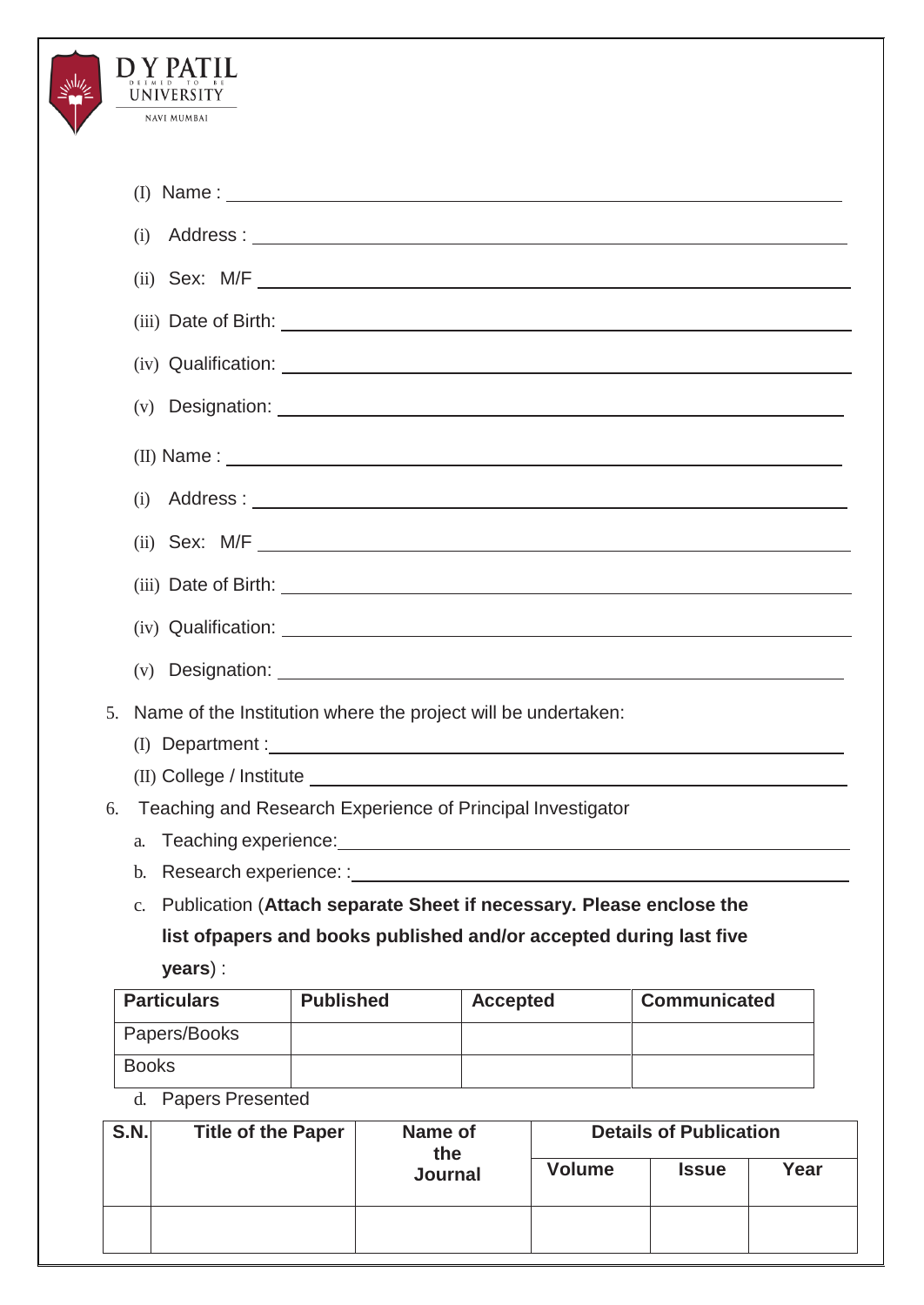|           | <u> PART – B</u>                                                                                                                                      |
|-----------|-------------------------------------------------------------------------------------------------------------------------------------------------------|
|           | (i) Project Title_________                                                                                                                            |
|           |                                                                                                                                                       |
|           | (ii) Introduction                                                                                                                                     |
|           | Origin of the Research Problem                                                                                                                        |
| $\bullet$ | <b>Interdisciplinary Relevance</b>                                                                                                                    |
| $\bullet$ | Review of Research and Development in the Subject:                                                                                                    |
|           | <b>International Status</b><br>➤                                                                                                                      |
|           | > National Status                                                                                                                                     |
|           | $\triangleright$ Significance of the Study                                                                                                            |
|           | (iii) Objective:<br>(iv) Methodology                                                                                                                  |
|           | (v) Year wise Plan of work and targets to achieve.                                                                                                    |
|           | <b>Financial Assistance required</b>                                                                                                                  |
|           | <b>Estimated Expenditure</b>                                                                                                                          |
| (i)       | <b>Hiring Services</b>                                                                                                                                |
| (ii)      | <b>Field Work and Travel</b><br><u> 1989 - Andrea Station Barbara, actor a component de la componentación de la componentación de la componentaci</u> |
|           | (iii) Chemicals and Glassware                                                                                                                         |
|           |                                                                                                                                                       |
| (v)       | <b>Books and Journals</b>                                                                                                                             |
|           | (vi) Equipments, if needed<br><u> 1989 - Johann Barn, amerikansk politiker (d. 1989)</u><br>(Please specify name and Approx. cost)                    |
|           |                                                                                                                                                       |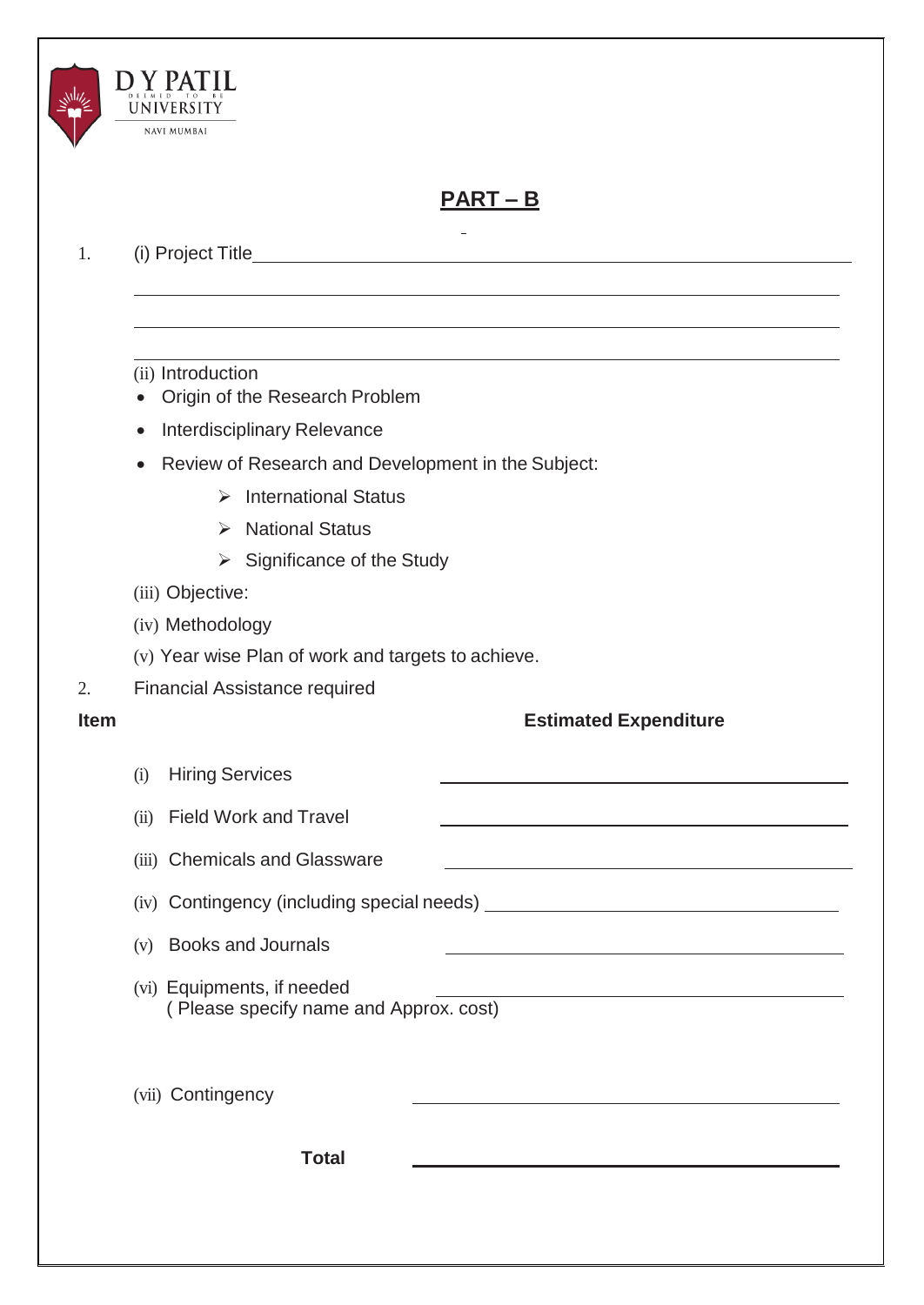

3 (a) Institutional and Departmental facilities available for the proposed work:

Equipment:

Other Infrastructural facilities:

4. Any other information which the investigator may like to give in support of this proposal which may be helpful in evaluating.

To certify that  $-$ 

- a) General physical facilities, such as furniture/space etc., are available in the Department/College.
- b) I/We shall abide by the rules of the University.
- c) I/we shall complete the project within the stipulated period. If I/we fail to do so and if the University is not satisfied with the progress of the research project, the University may terminate the project immediately and ask for the refund of the amount received by me/us.
- d) The above Research Project is not funded by any other agency.

## **Name and Signature**

- **i. Principal Investigator**
- **ii. Co-Investigator**
- **iii. HoD**
- **iv. Dean/Principal/Director (Signature with Seal)**



**REGISTRAR** D. Y. PATIL DEEMED TO BE UNIVERSITY NERUL, NAVI MUMBAI - 400706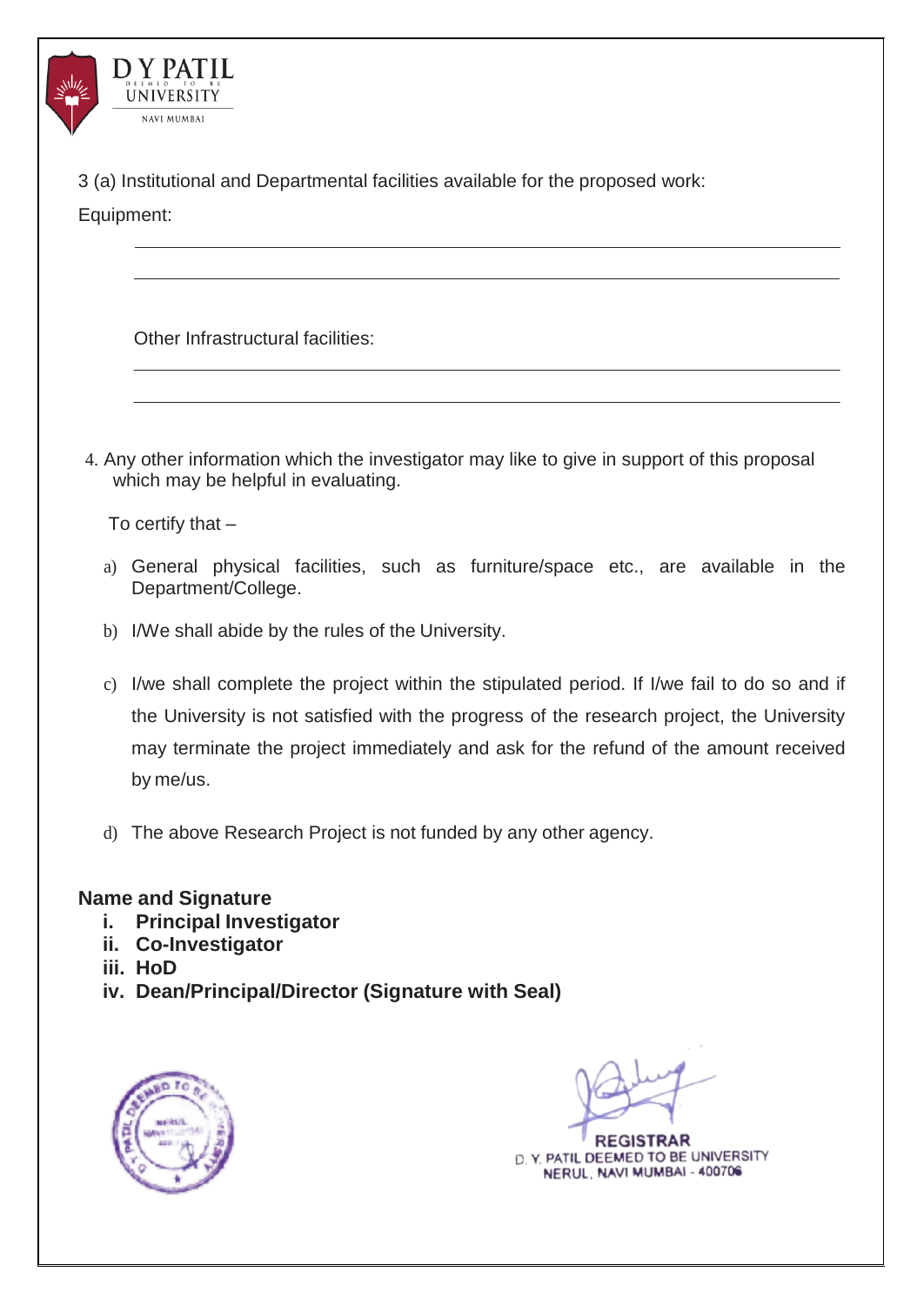| D. Y. Patil Deemed to be University, Nerul,<br>Navi Mumbai.<br>Annual/Final Report of the work done on the Research Project<br>(Report to be submitted within 1 month after completion of every six<br>months) |                |                                                                                                                                                                                                                                                                                     |  |  |
|----------------------------------------------------------------------------------------------------------------------------------------------------------------------------------------------------------------|----------------|-------------------------------------------------------------------------------------------------------------------------------------------------------------------------------------------------------------------------------------------------------------------------------------|--|--|
| 1.                                                                                                                                                                                                             |                |                                                                                                                                                                                                                                                                                     |  |  |
| 2.                                                                                                                                                                                                             |                |                                                                                                                                                                                                                                                                                     |  |  |
| 3.                                                                                                                                                                                                             |                |                                                                                                                                                                                                                                                                                     |  |  |
| $\overline{4}$ .<br>(b)                                                                                                                                                                                        | 1.             | ,我们也不会有什么。""我们的人,我们也不会有什么?""我们的人,我们也不会有什么?""我们的人,我们也不会有什么?""我们的人,我们也不会有什么?""我们的人<br>(a) Name of the Principal Investigator<br>Name of the Co-investigators:<br><u> 1989 - Johann Barn, mars eta bainar eta bainar eta baina eta baina eta baina eta baina eta baina eta baina e</u> |  |  |
|                                                                                                                                                                                                                | 2.<br>3.<br>4. | <u> 1989 - Johann Johann Harry Communication (f. 1989)</u><br><u> 1989 - Johann John Stoff, deutscher Stoffen und der Stoffen und der Stoffen und der Stoffen und der Stoffen u</u>                                                                                                 |  |  |
| 5.                                                                                                                                                                                                             |                | Dept. and College where work has progressed<br>(c)<br>,我们也不会有什么。""我们的人,我们也不会有什么?""我们的人,我们也不会有什么?""我们的人,我们的人,我们的人,我们的人,我们的人,我们的人,我们的人,我                                                                                                                                              |  |  |
| 6.                                                                                                                                                                                                             |                | Grant approved and expenditure incurred during the period of the report:                                                                                                                                                                                                            |  |  |
|                                                                                                                                                                                                                |                | a.                                                                                                                                                                                                                                                                                  |  |  |
|                                                                                                                                                                                                                |                | $\mathbf{b}$ .                                                                                                                                                                                                                                                                      |  |  |
|                                                                                                                                                                                                                |                | Report of the work done: (Please attach a separate sheet)<br>$\mathbf{C}.$                                                                                                                                                                                                          |  |  |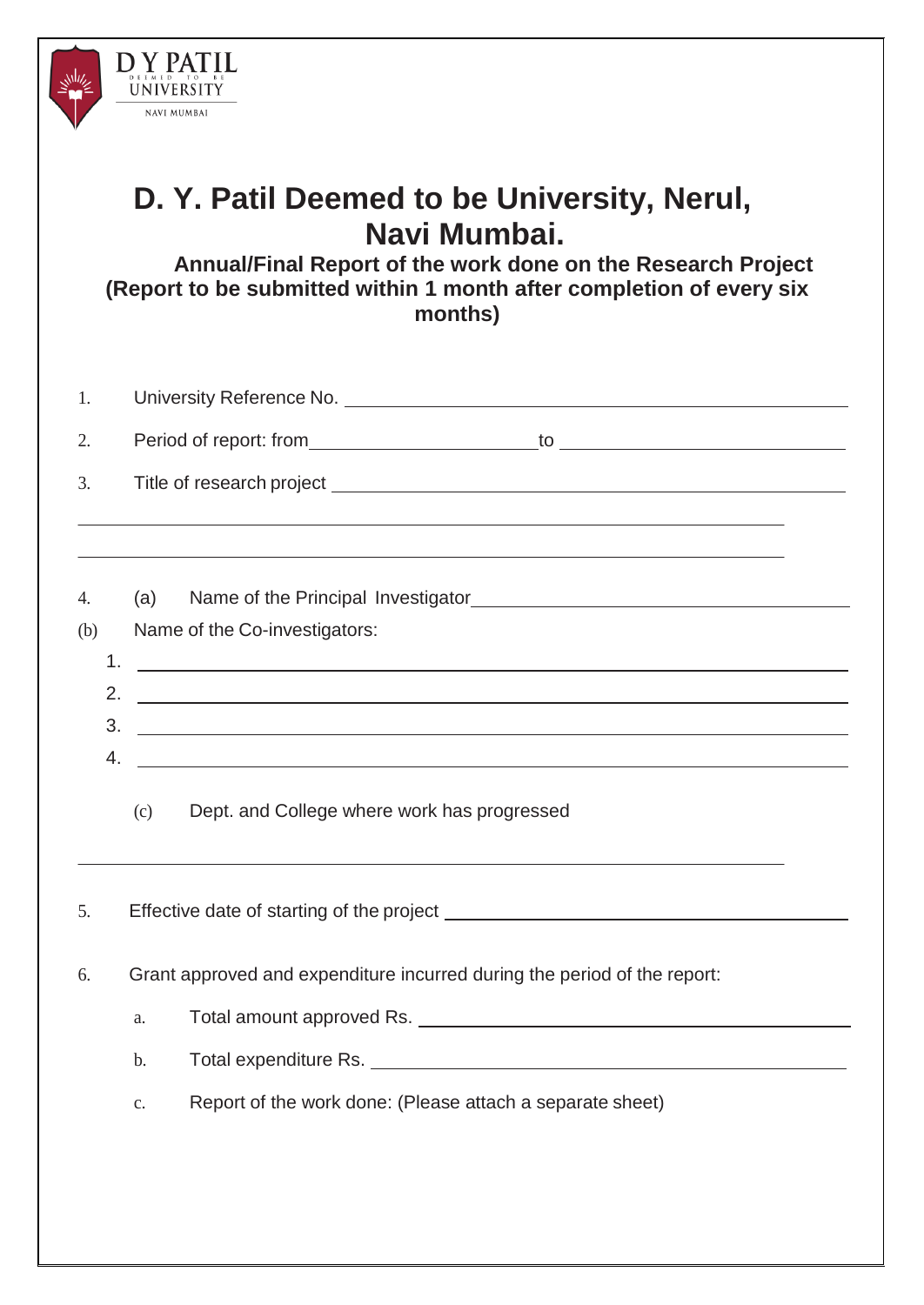i. Brief objective of the project

ii. Work done so far and results achieved and publications, if any, resulting from the work (Give details of the papers and names of the journals in which it has been published or accepted for publication, attach separate sheet if necessary)

iii. Has the progress been according to original plan of work and towards achieving the objective. if not, state reasons

iv. Please indicate the difficulties, if any, experienced in implementing the project

v. Please enclose a summary of the findings of the study. Two bound copies of the final report of work done along with CD may also be sent to the University.

vi. Any other information which would help in evaluation of work done on the project. At the completion of the project, the first report should indicate the output, such as (a) Manpower trained (b) Ph. D. awarded (c) Publication of results (d) other impact, if any

**Name and Signature i.Principal Investigator ii. Co-Investigator iii. HoD iv. Dean/Principal/Director (Signature with Seal)**



**REGISTRAR** D. Y. PATIL DEEMED TO BE UNIVERSITY NERUL, NAVI MUMBAI - 400706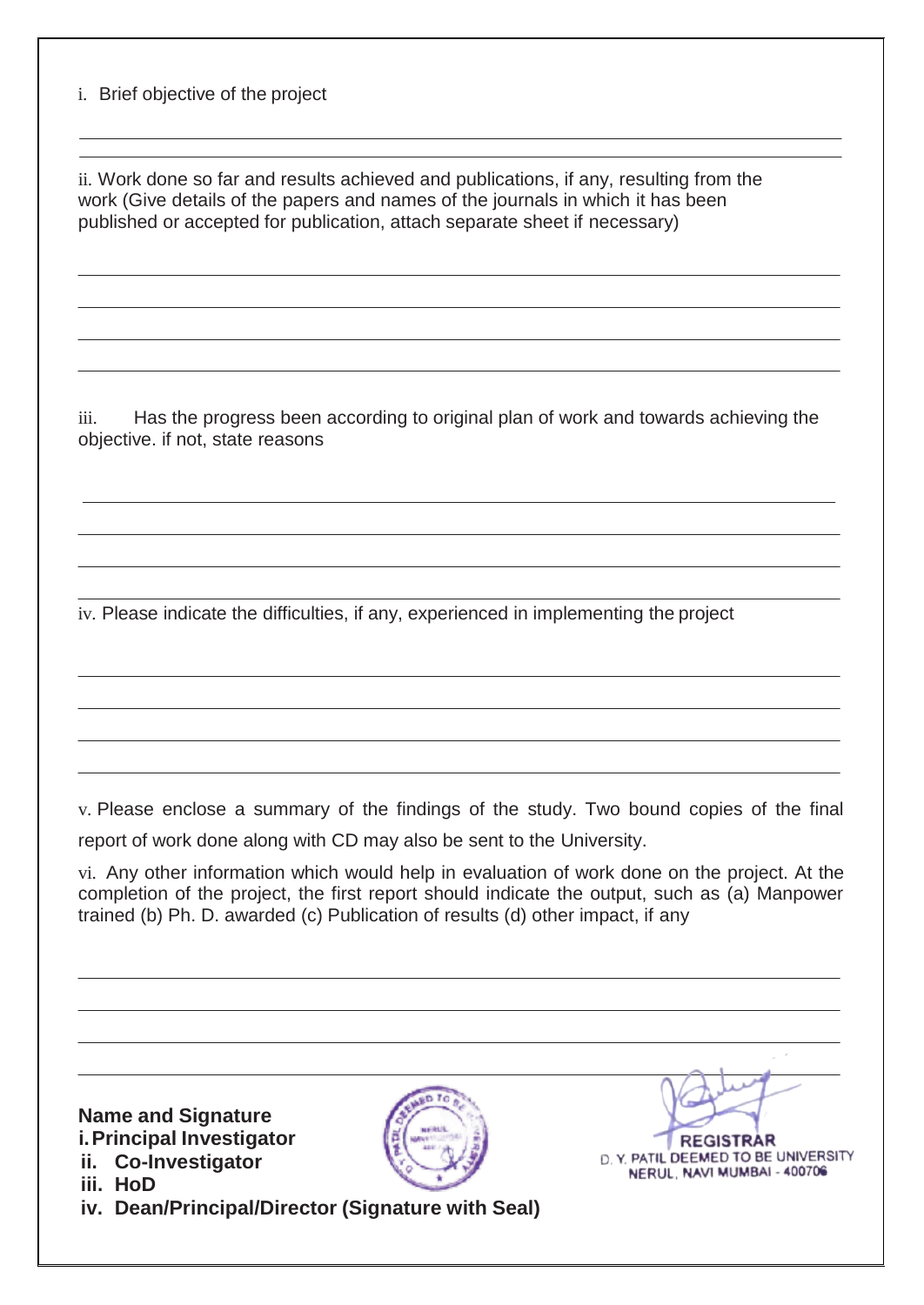| $\sum_{P} \sum_{P} \sum_{P} \sum_{P} \prod_{P}$<br><b>UNIVERSITY</b><br>NAVI MUMBAI                                                                                                                                                                                       |  |  |  |  |  |
|---------------------------------------------------------------------------------------------------------------------------------------------------------------------------------------------------------------------------------------------------------------------------|--|--|--|--|--|
| <b>Annexure-III</b>                                                                                                                                                                                                                                                       |  |  |  |  |  |
| D. Y. Patil Deemed to be University, Nerul,<br>Navi Mumbai.                                                                                                                                                                                                               |  |  |  |  |  |
|                                                                                                                                                                                                                                                                           |  |  |  |  |  |
|                                                                                                                                                                                                                                                                           |  |  |  |  |  |
|                                                                                                                                                                                                                                                                           |  |  |  |  |  |
|                                                                                                                                                                                                                                                                           |  |  |  |  |  |
|                                                                                                                                                                                                                                                                           |  |  |  |  |  |
|                                                                                                                                                                                                                                                                           |  |  |  |  |  |
| Utilization certificate<br>Certified that the grant of Rs. _____________(Rupees ___________________________<br>only) received from the D.Y. Patil deemed to be University<br>under the scheme of support for Research Project entitled                                    |  |  |  |  |  |
| fully<br>has<br>been<br>utilized for the purpose for which it was sanctioned and in accordance with the terms                                                                                                                                                             |  |  |  |  |  |
| and conditions laid down by the University.                                                                                                                                                                                                                               |  |  |  |  |  |
| <b>Name and Signature</b><br><b>Principal Investigator</b><br>i.<br><b>Co-Investigator</b><br>ii.<br>iii. HoD<br>iv. Dean/Principal/Direct<br>or (Signature with Seal)<br>en To<br><b>REGISTRAR</b><br>D. Y. PATIL DEEMED TO BE UNIVERSITY<br>NERUL, NAVI MUMBAI - 400706 |  |  |  |  |  |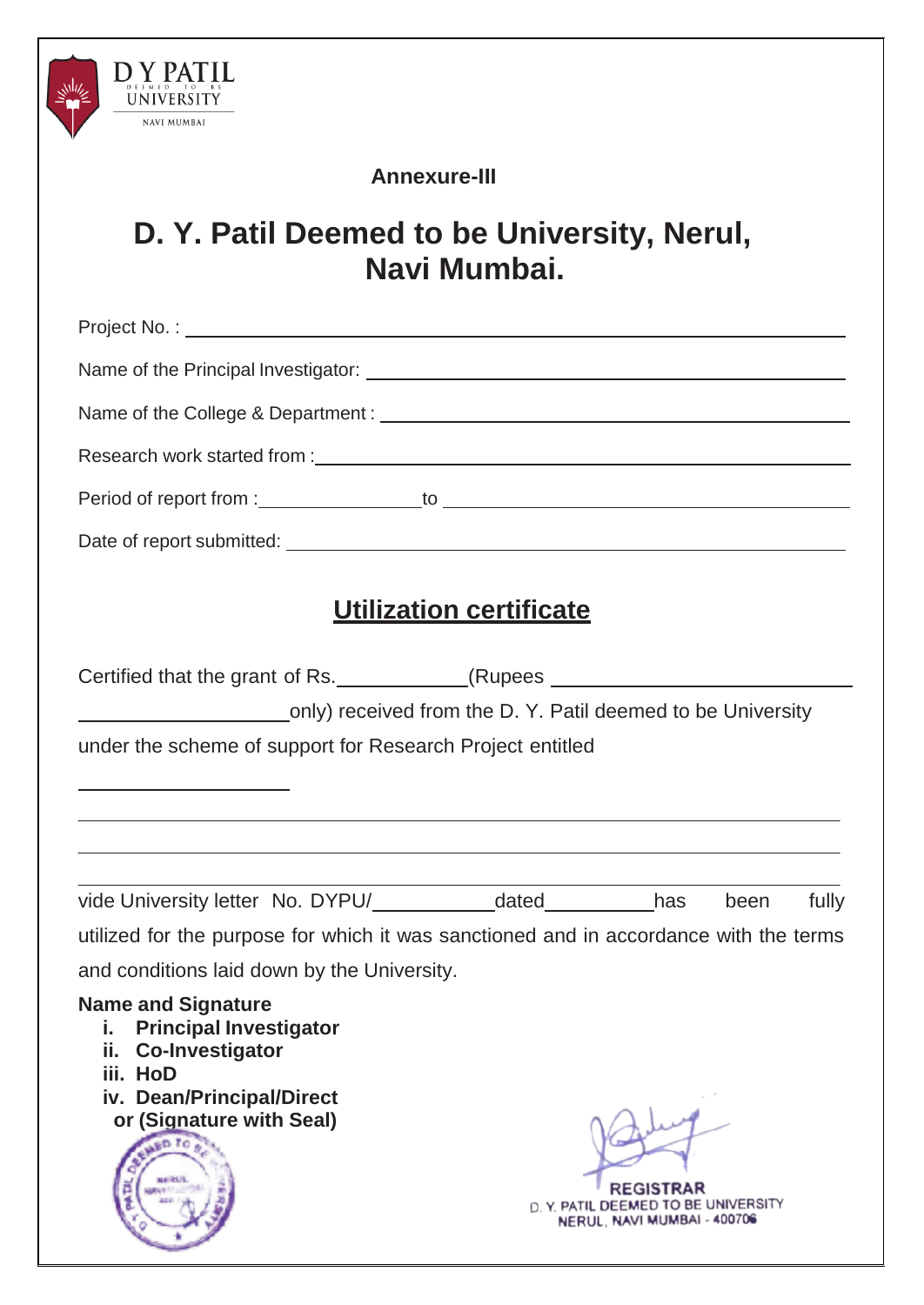

## **Annexure-IV D. Y. Patil Deemed to be University, Nerul, Navi Mumbai.**

## **STATEMENT OF EXPENDITURE IN RESPECT OF RESEARCH PROJECT**

- 1. Name of Principal Investigator :
- 2. College/Institute:
- 3. University approval No. and Date
- 4. Title of the Research Project
- 5. Effective date of starting the project
- 6. (a) Period of Expenditure: From \_\_\_\_\_\_\_\_\_\_\_\_\_\_\_ to \_\_\_\_\_\_ (b) Details of Expenditure \_\_\_\_\_\_\_\_



**REGISTRAR** D. Y. PATIL DEEMED TO BE UNIVERSITY NERUL, NAVI MUMBAI - 400706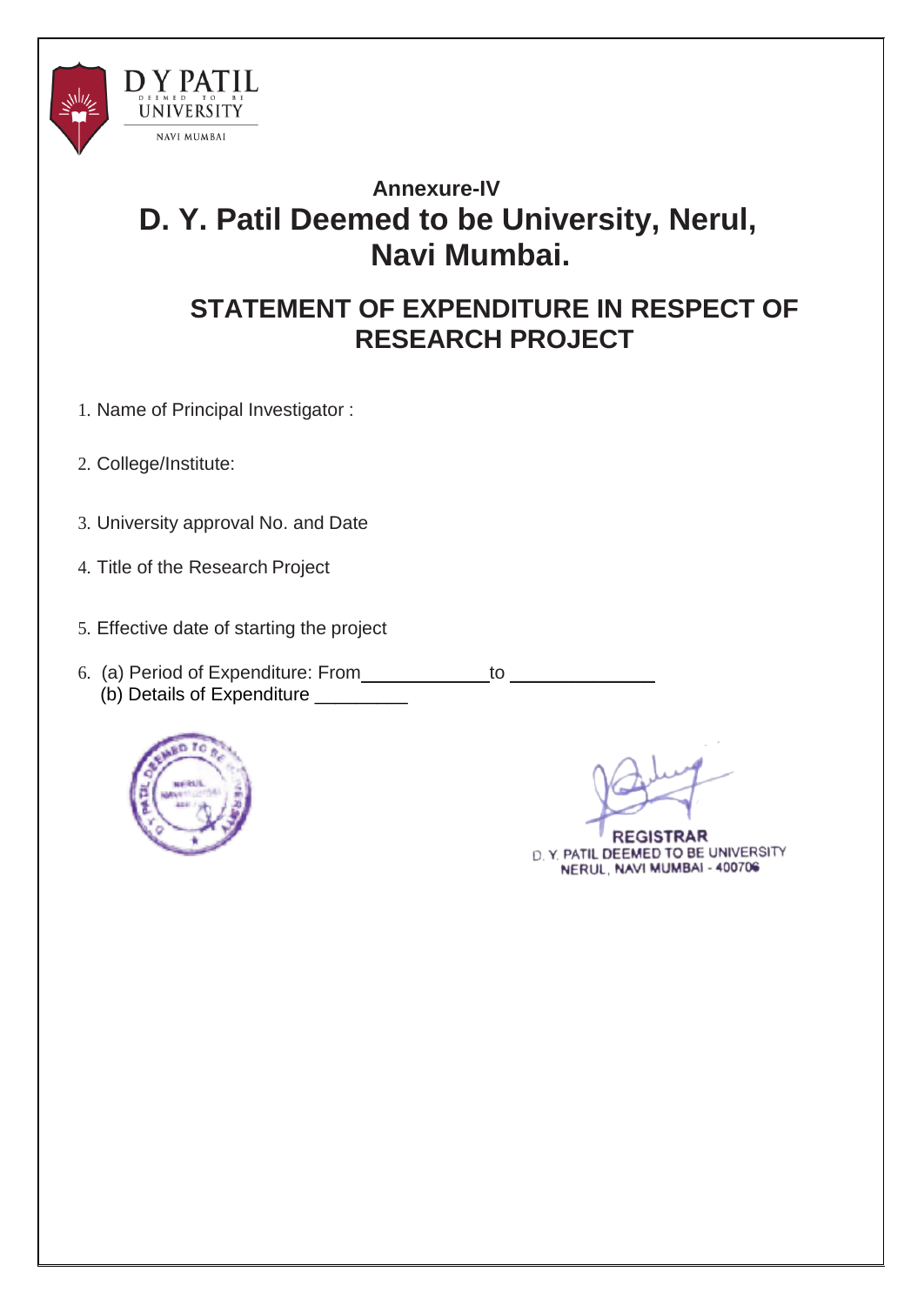

| <b>S. N.</b> | <b>Item</b>                                                               | <b>Amount</b><br><b>Approved Rs.</b> | <b>Expenditure</b><br><b>Incurred Rs.</b> |
|--------------|---------------------------------------------------------------------------|--------------------------------------|-------------------------------------------|
| i.           | Books & Journals                                                          |                                      |                                           |
| ii.          | Equipment                                                                 |                                      |                                           |
| iii.         | Contingency                                                               |                                      |                                           |
| iv.          | <b>Field Work/Travel</b><br>(Give details in the proforma at Annexure-V). |                                      |                                           |
| V.           | <b>Hiring Services</b>                                                    |                                      |                                           |
| vi.          | <b>Chemicals &amp; Glassware</b>                                          |                                      |                                           |
| vii.         | Overhead                                                                  |                                      |                                           |
| viii.        | Any other items (Please specify)                                          |                                      |                                           |

It is certified that the grant of Rs. \_\_\_\_\_\_(Rupees \_\_\_\_\_\_\_\_\_\_\_\_\_\_\_\_\_\_\_\_\_\_\_\_\_\_\_\_only) received from the University under the scheme of support for Research Project entitled

vide University Letter No. \_\_\_\_\_\_\_\_\_\_\_\_\_\_\_dated \_\_\_\_\_\_\_\_\_has been

Partially/Fully utilized for the purpose for which it was sanctioned and in accordance with the terms and conditions laid down by the University.

### **Name and Signature**

- **i. Principal Investigator**
- **ii. Co-Investigator**
- **iii. HoD**
- **iv. Dean/Principal/Direct or (Signature with Seal)**
- **v. Finance officer**



**REGISTRAR** D. Y. PATIL DEEMED TO BE UNIVERSITY NERUL, NAVI MUMBAI - 400706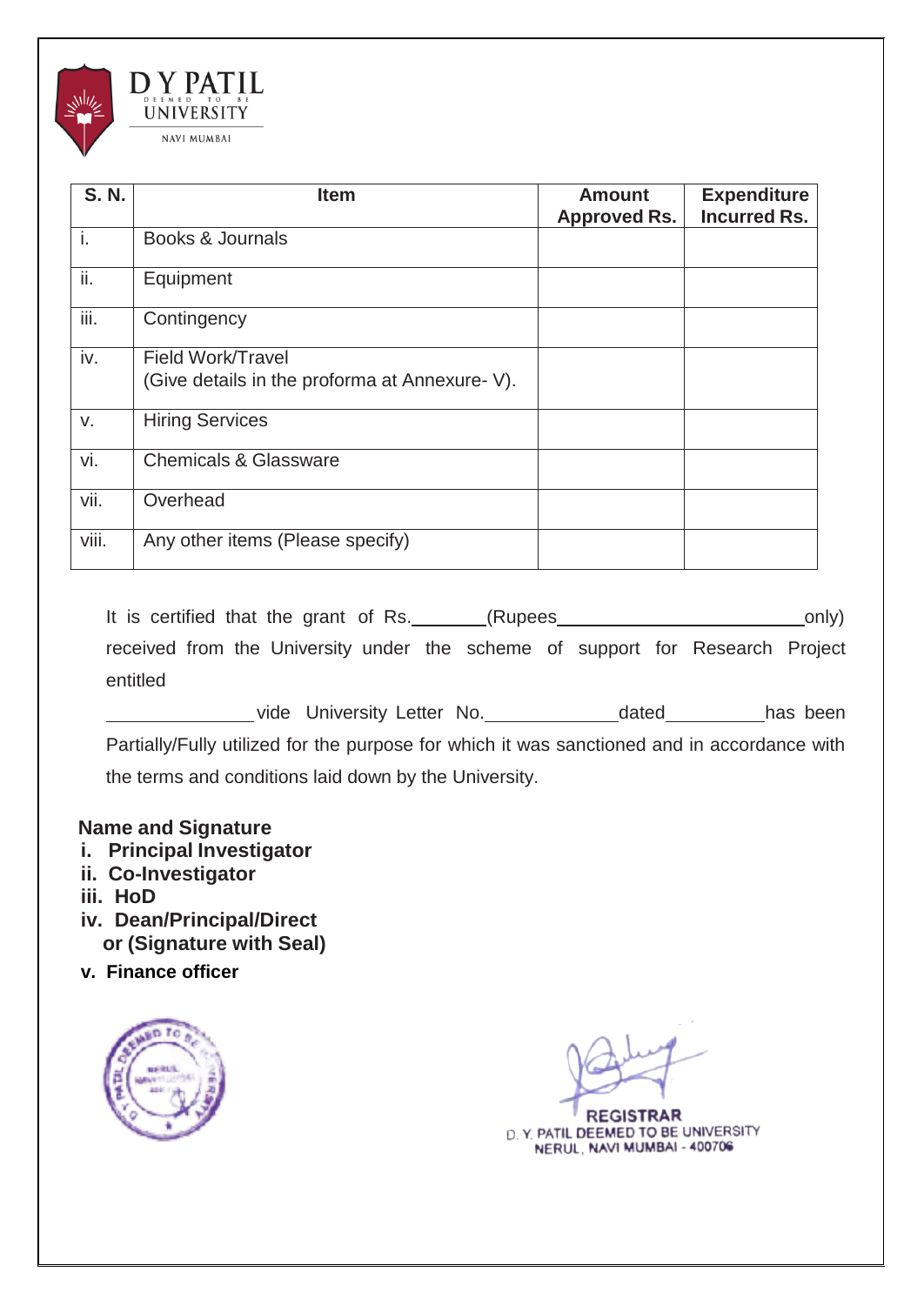

**Annexure-V**

# **D. Y. Patil Deemed to be University, Nerul, Navi Mumbai.**

**STATEMENT OF EXPENDITURE INCURRED ON FIELD WORK**

**Name of the Principal Investigator:**

| Name of             |      | <b>Duration of the Visit</b> | <b>Mode</b>  | <b>Expenditure</b> |
|---------------------|------|------------------------------|--------------|--------------------|
| the<br><b>Place</b> | From | To                           | of<br>Journe | Incurred (Rs.)     |
| visited             |      |                              | y            |                    |
|                     |      |                              |              |                    |
|                     |      |                              |              |                    |
|                     |      |                              |              |                    |
|                     |      |                              |              |                    |
|                     |      |                              |              |                    |
|                     |      |                              |              |                    |
|                     |      |                              |              |                    |
|                     |      |                              |              |                    |
|                     |      |                              |              |                    |

Certified that the above expenditure is in accordance with the University Regulations.

### **Name and Signature i.Principal Investigator**

- **ii. Co-Investigator**
- **iii. HoD**
- **iv. Dean/Principal/Director (Signature with Seal)**
- **v. Finance officer**



**REGISTRAR** D. Y. PATIL DEEMED TO BE UNIVERSITY NERUL, NAVI MUMBAI - 400706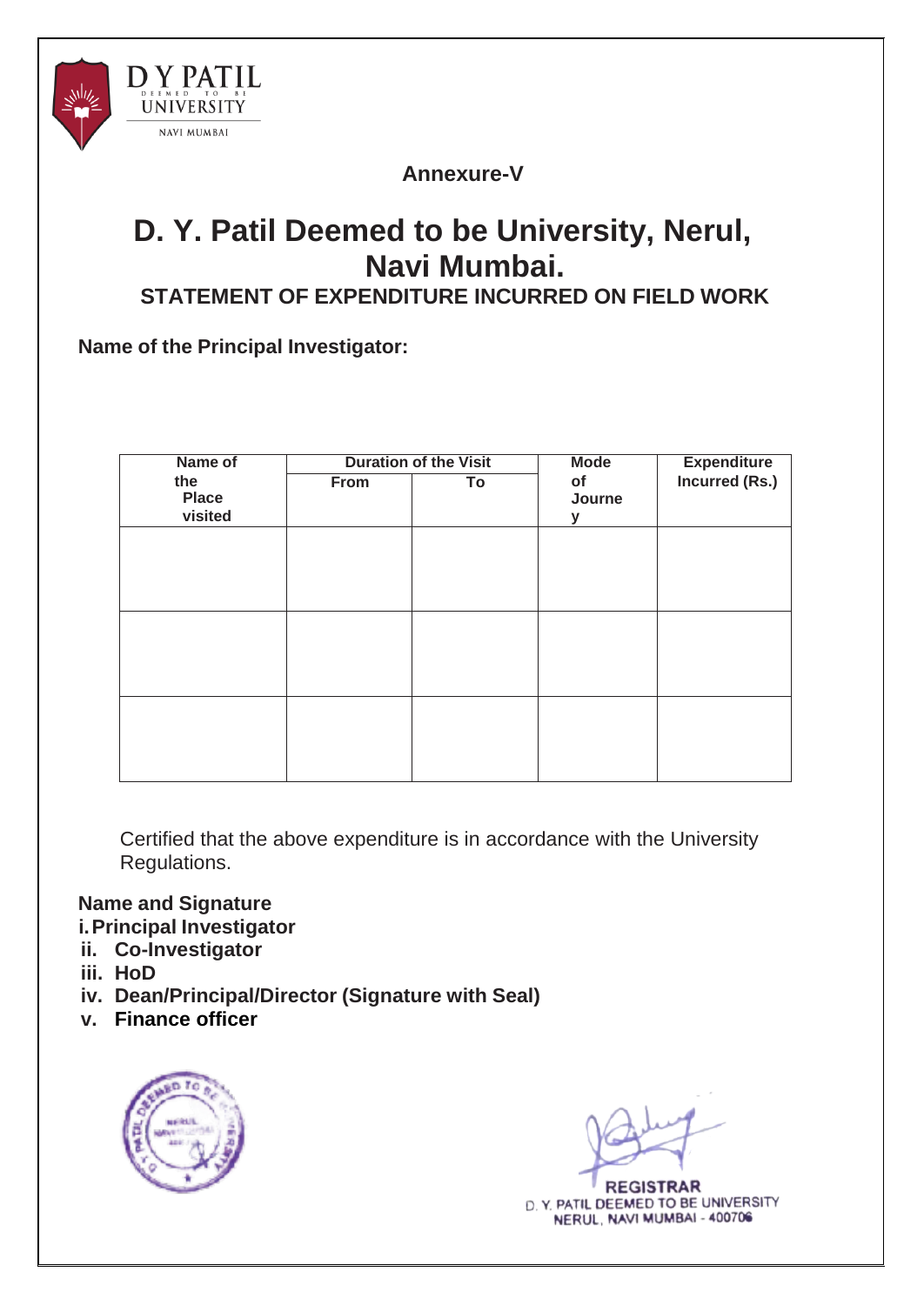

## **Annexure-VI**

# **D. Y. Patil Deemed to be University, Nerul, Navi Mumbai.**

**Letter of Acceptance for Research Project**

| <b>Name</b><br><u> 1989 - Johann Barn, mars et al. (b. 1989)</u> |  |
|------------------------------------------------------------------|--|
|                                                                  |  |
|                                                                  |  |
|                                                                  |  |
|                                                                  |  |
|                                                                  |  |

- 1. The terms and conditions related to the grant are acceptable to the Principal Investigator and College/Institution.
- 2. At present, I have no research project funded by the University or the accounts for the previous project, if any, have been settled.

 **Name and Signature i.Principal Investigator ii. Co-Investigator iii.HoD iv. Dean/Principal/Director (Signature with Seal)**



**REGISTRAR** D. Y. PATIL DEEMED TO BE UNIVERSITY NERUL, NAVI MUMBAI - 400706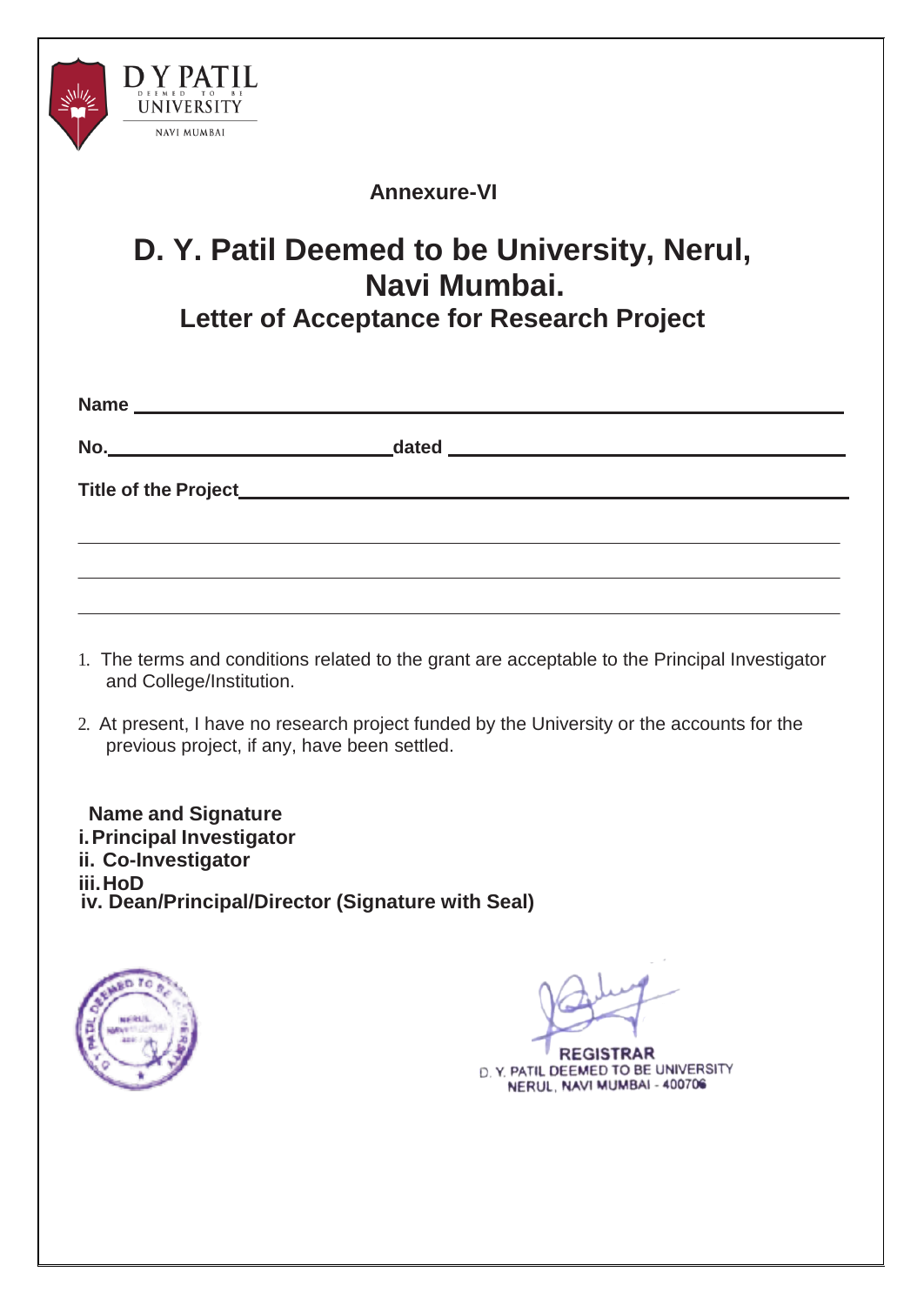|                | <b>NAVI MUMBAI</b><br><b>Annexure- VII</b><br>D. Y. Patil Deemed to be University, Nerul,<br>Navi Mumbai.<br>Final Report of the work done on the Research Project<br>(Report to be submitted within 1 month after completion of every six |
|----------------|--------------------------------------------------------------------------------------------------------------------------------------------------------------------------------------------------------------------------------------------|
|                | months)                                                                                                                                                                                                                                    |
|                |                                                                                                                                                                                                                                            |
|                |                                                                                                                                                                                                                                            |
|                |                                                                                                                                                                                                                                            |
|                |                                                                                                                                                                                                                                            |
| (b)            | Dept. and College where work has progressed<br>Effective date of starting of the project                                                                                                                                                   |
|                | Grant approved and expenditure incurred during the period of the report:                                                                                                                                                                   |
| a.             |                                                                                                                                                                                                                                            |
| $\mathbf{b}$ . |                                                                                                                                                                                                                                            |
| $C_{\bullet}$  | Report of the work done: (Please attach a separate sheet)                                                                                                                                                                                  |
|                | Brief objective of the project<br>ii.                                                                                                                                                                                                      |
|                |                                                                                                                                                                                                                                            |
|                | <b>REGISTRAR</b>                                                                                                                                                                                                                           |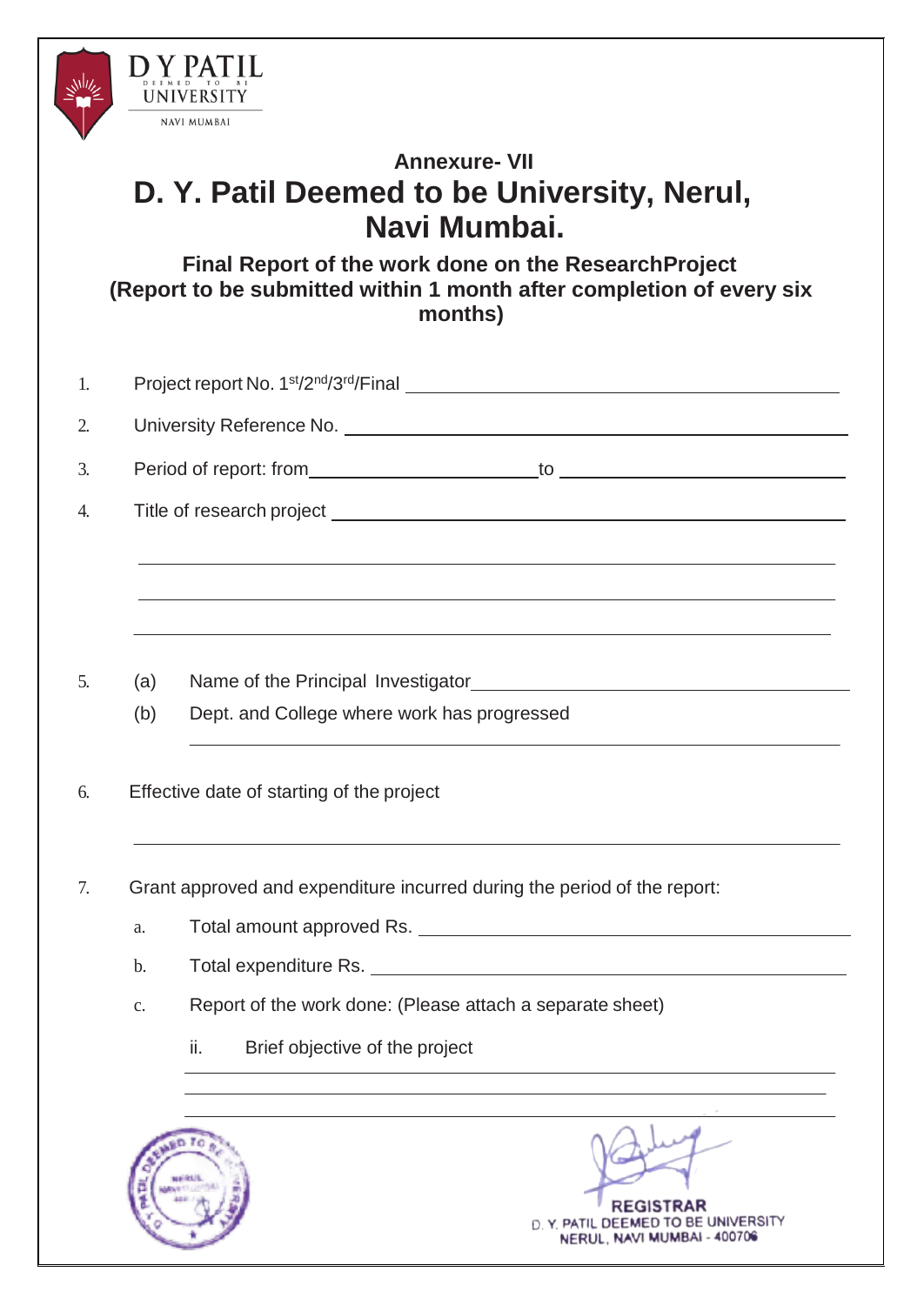

i.Work done so far and results achieved and publications, if any, resulting from thework (Give details of the papers and names of the journals in which it has been published or accepted for publication

ii. Has the progress been according to original plan of work and towards achieving the objective. if not, state reasons

Please indicate the difficulties, if any, experienced in implementing the project

iii. If project has not been completed, please indicate the approximate time by which it is likely to be completed. A summary of the work done for the period (Annual basis) may please be sent to the University on a separate sheet



**REGISTRAR** D. Y. PATIL DEEMED TO BE UNIVERSITY NERUL, NAVI MUMBAI - 400706